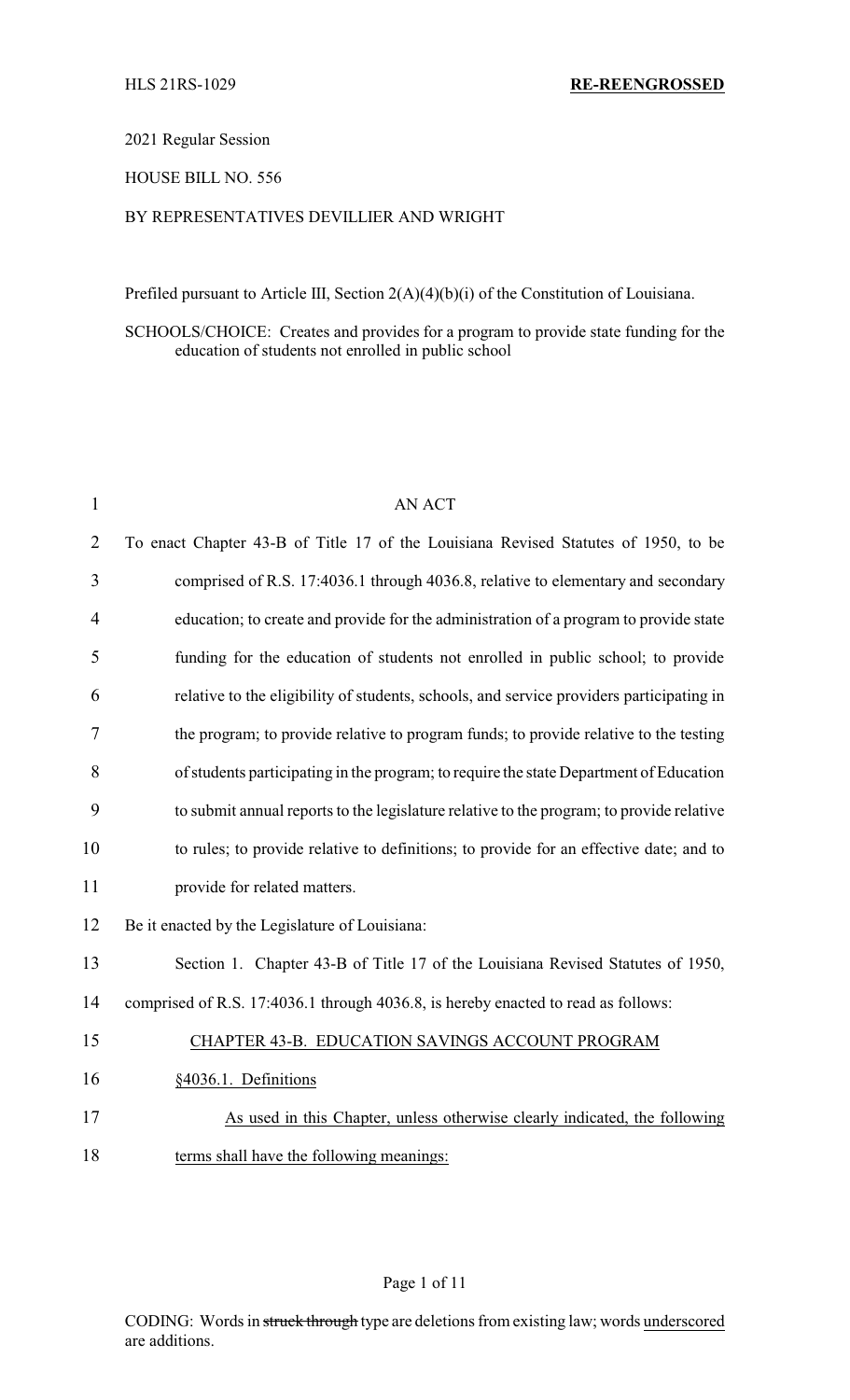| $\mathbf{1}$   | "Account" means an education account established pursuant to this<br>(1)            |
|----------------|-------------------------------------------------------------------------------------|
| $\overline{2}$ | Chapter and composed of state funds deposited on behalf of a student eligible to    |
| 3              | participate in the program.                                                         |
| 4              | (2) "Account funds" means the funds deposited into an account on behalf of          |
| 5              | a participating student.                                                            |
| 6              | (3) "Curriculum" means a complete course of study for a particular content          |
| 7              | area.                                                                               |
| 8              | (4) "Department" means the state Department of Education.                           |
| 9              | (5) "Parent" means a parent, legal guardian, custodian, or other person or          |
| 10             | entity with legal authority to act on behalf of a student.                          |
| 11             | "Participating school" means a nonpublic school participating in the<br>(6)         |
| 12             | program pursuant to the requirements of this Chapter.                               |
| 13             | "Participating student" means a student who has been determined to be<br>(7)        |
| 14             | eligible to participate in the program and for whom an account has been established |
| 15             | pursuant to this Chapter.                                                           |
| 16             | "Program" means the program created pursuant to this Chapter.<br>(8)                |
| 17             | (9) "Qualified education expenses" means any of the following:                      |
| 18             | Tuition, fees, and textbooks required by a participating school or service<br>(a)   |
|                | provider.                                                                           |
| 19             | Tutoring services provided by an educator with a valid Louisiana<br>(b)             |
| 20             | teaching certificate.                                                               |
| 21             |                                                                                     |
| 22             | (c) Curriculum, including supplemental materials required by the curriculum.        |
| 23             | Technological devices used to meet the student's educational needs,<br>(d)          |
| 24             | subject to approval by the department or a licensed physician.                      |
| 25             | (10) "Resident school system" means the public school system in which the           |
| 26             | student would be enrolled based on his residence.                                   |
| 27             | (11) "Service provider" means a person or an entity other than a participating      |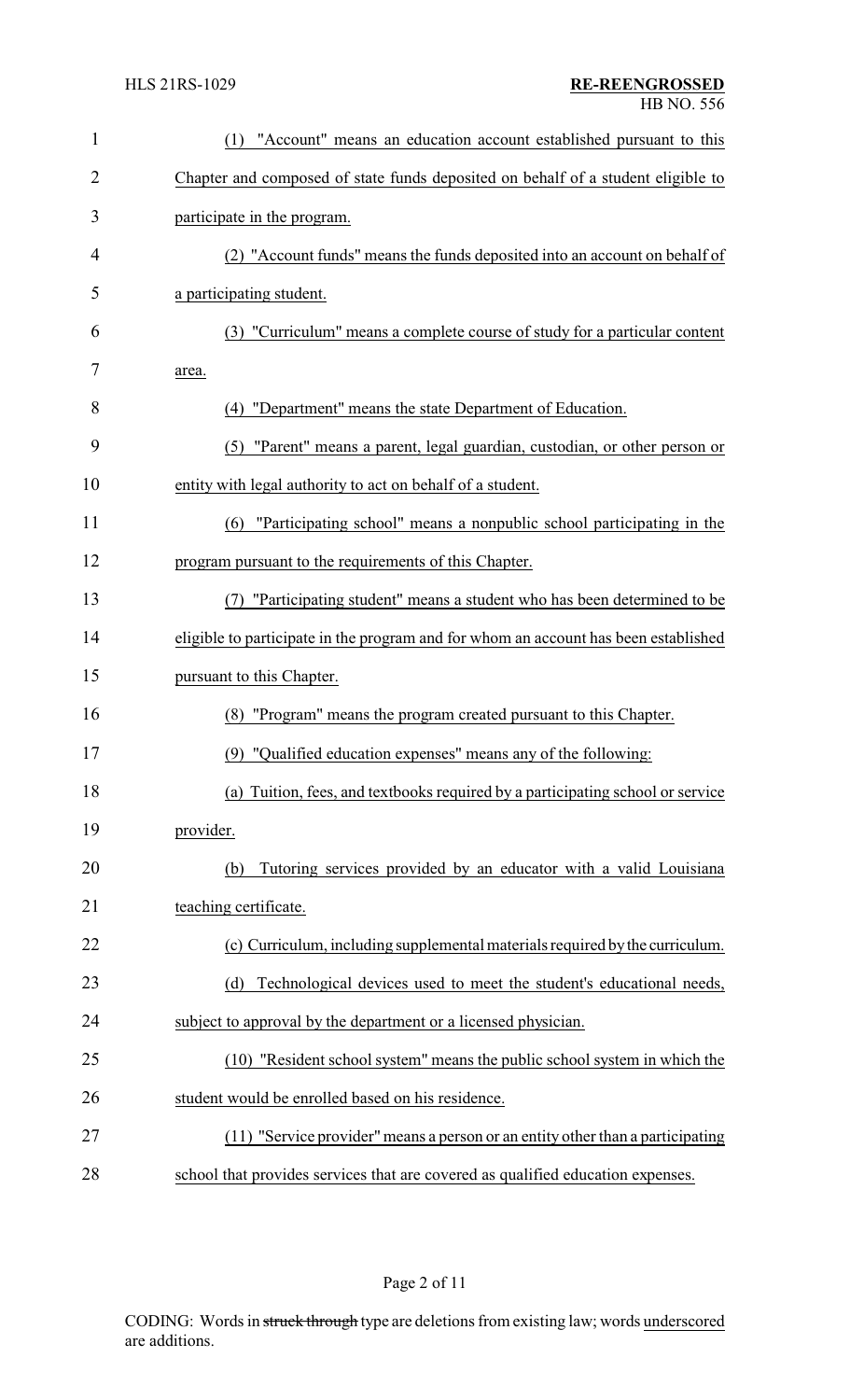| $\mathbf{1}$   | "State board" means the State Board of Elementary and Secondary<br>(12)                 |  |  |
|----------------|-----------------------------------------------------------------------------------------|--|--|
| $\overline{2}$ | Education.                                                                              |  |  |
| 3              | §4036.2. Program creation and administration; powers and duties of the State Board      |  |  |
| 4              | of Elementary and Secondary Education and state Department of Education;                |  |  |
| 5              | rules                                                                                   |  |  |
| 6              | The Education Savings Account Program is hereby created. The department                 |  |  |
| 7              | shall administer the program, and the state board shall adopt rules and regulations     |  |  |
| 8              | for the administration of the program which shall, at minimum, provide for the          |  |  |
| 9              | following:                                                                              |  |  |
| 10             | Determination of the eligibility of students, participating schools, and<br>(1)         |  |  |
| 11             | service providers, including standards that schools and service providers shall meet    |  |  |
| 12             | as conditions of participation in the program.                                          |  |  |
| 13             | (2) Audits of the program and accounts.                                                 |  |  |
| 14             | The authority of the department to deem any participating student<br>(3)                |  |  |
| 15             | ineligible for the program and refer the case to the attorney general for investigation |  |  |
| 16             | in the event of the misuse of account funds.                                            |  |  |
| 17             | (4) The authority of the department to contract with a nonprofit organization           |  |  |
| 18             | for the administration of the program or parts of the program.                          |  |  |
| 19             | §4036.3. Account funds                                                                  |  |  |
| 20             | A. The department shall allocate to each account annually, from funds                   |  |  |
| 21             | appropriated or otherwise available for the program, an amount equal to the state's     |  |  |
| 22             | per-pupil allocation to the resident school system as provided in the minimum           |  |  |
| 23             | foundation program formula, considering all student characteristics.                    |  |  |
| 24             | B. The department shall develop a system for parents to direct account funds            |  |  |
| 25             | to participating schools and service providers by electronic funds transfer, automated  |  |  |
| 26             | clearing house transfer, the use of a debit card, or another system. The department     |  |  |
| 27             | may contract with a private financial management firm to manage the payment             |  |  |
| 28             | system.                                                                                 |  |  |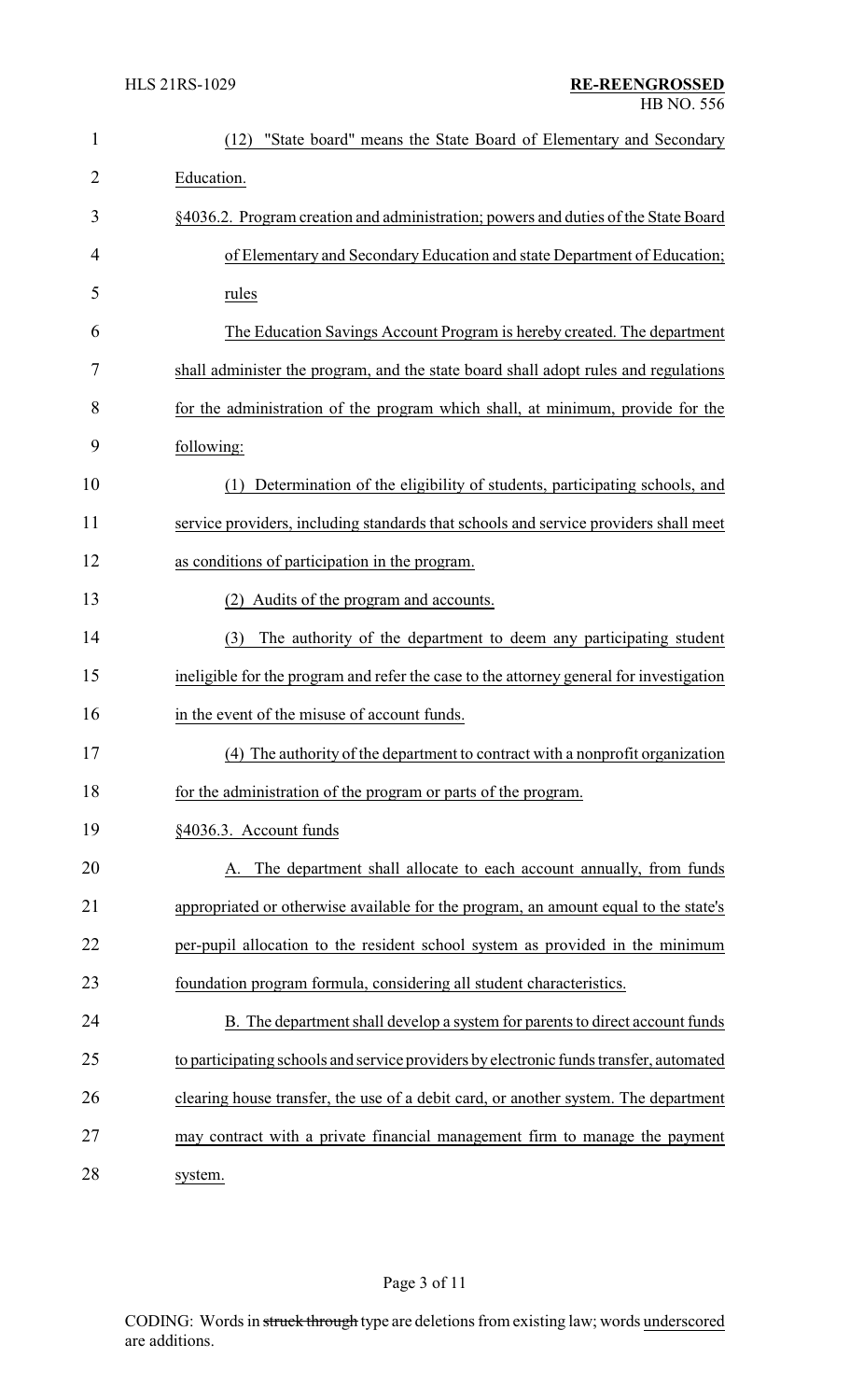| $\mathbf{1}$   | C.(1) Account funds shall be used only for qualified education expenses for               |
|----------------|-------------------------------------------------------------------------------------------|
| $\overline{c}$ | the participating student. Unused funds in an account, up to an amount not greater        |
| 3              | than fifty percent of the total funds deposited into the account for the current school   |
| 4              | year, shall be retained in the student's account for the following school year.           |
| 5              | The account shall be closed and the funds in the account shall be returned                |
| 6              | to the state general fund if the student is determined to be no longer eligible, if an    |
| 7              | account has been inactive for two consecutive years, or if a parent fails to comply       |
| 8              | with the provisions of this Chapter or state board rules pertaining to the program.       |
| 9              | D. Account funds shall not constitute taxable income of the parent of the                 |
| 10             | participating student and shall not be claimed as a credit, deduction, exemption, or      |
| 11             | rebate under Title 47 of the Louisiana Revised Statutes of 1950.                          |
| 12             | §4036.4. Student eligibility; initial and continuing                                      |
| 13             | A. A student shall be initially eligible for an account if he is eligible to enroll       |
| 14             | in kindergarten or was enrolled in a Louisiana public school during the previous          |
| 15             | school year and meets all of the following criteria:                                      |
| 16             | (1) He meets at least one of the following criteria:                                      |
| 17             | (a) He has a parent or legal guardian who is an active duty military service              |
| 18             | member.                                                                                   |
| 19             | (b) His parent or legal guardian submitted an enrollment request for an                   |
| 20             | interdistrict or intradistrict transfer pursuant to R.S. 17:4035.1 during the most recent |
| 21             | transfer request period and such request was denied.                                      |
| 22             | (c) Pursuant to foster care placement through the Department of Children                  |
| 23             | and Family Services, he is residing with a prospective permanent placement or has         |
| 24             | achieved permanency through adoption or permanent guardianship.                           |
| 25             | The student's parent submits an application for an account to the<br>(2)                  |
| 26             | department in accordance with program timelines.                                          |
| 27             | The student's parent signs an agreement promising all of the<br>(3)(a)                    |
| 28             | following:                                                                                |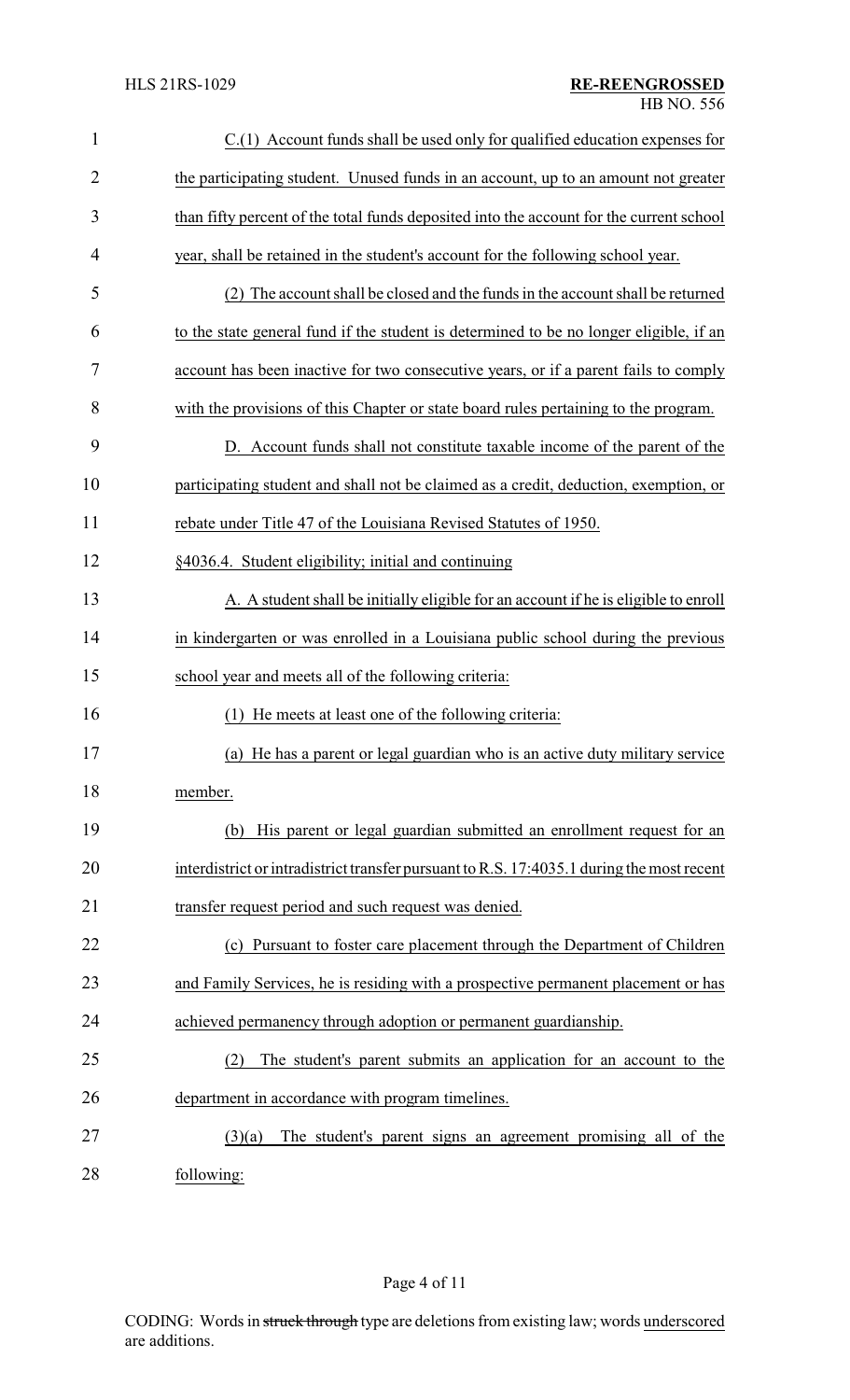| $\mathbf{1}$   | To provide an education for the participating student in at least the<br>(i)          |
|----------------|---------------------------------------------------------------------------------------|
| $\overline{2}$ | subjects of English language arts, mathematics, social studies, and science.          |
| 3              | Not to enroll the student in a public school while participating in the<br>(ii)       |
| 4              | program.                                                                              |
| 5              | To use account funds only for qualified education expenses of the<br>(iii)            |
| 6              | participating student.                                                                |
| 7              | To comply with all program requirements.<br>(iv)                                      |
| 8              | The signed agreement shall satisfy the compulsory school attendance<br>(b)            |
| 9              | requirements of R.S. 17:221.                                                          |
| 10             | B. A participating student shall continue to be eligible to participate in the        |
| 11             | program until he enrolls in a public school, he receives a high school diploma or its |
| 12             | equivalent, or his account is closed.                                                 |
| 13             | C. A participating student shall not participate concurrently in the Course           |
| 14             | Choice Program, the Student Scholarships for Educational Excellence Program, the      |
| 15             | School Choice Program for Certain Students with Exceptionalities, or the Tuition      |
| 16             | Donation Credit Program.                                                              |
| 17             | §4036.5. Schools and service providers; eligibility; participation                    |
| 18             | A. To be eligible to participate in the program, a school shall meet all of the       |
| 19             | following criteria:                                                                   |
| 20             | (1) Be approved, provisionally approved, or probationally approved by the             |
| 21             | state board pursuant to R.S. 17:11.                                                   |
| 22             | (2) Comply with the criteria set forth in Brumfield, et al. v. Dodd, et al. (E.D.     |
| 23             | La. 1977), 425 F. Supp. 528.                                                          |
| 24             | (3) Any other eligibility criteria set by the state board in program rules.           |
| 25             | B. The state board shall provide eligibility criteria for service providers in        |
| 26             | program rules.                                                                        |
| 27             | C. To be eligible to participate in the program, a school or service provider         |
| 28             | shall apply to the department to participate in the program and, if determined to be  |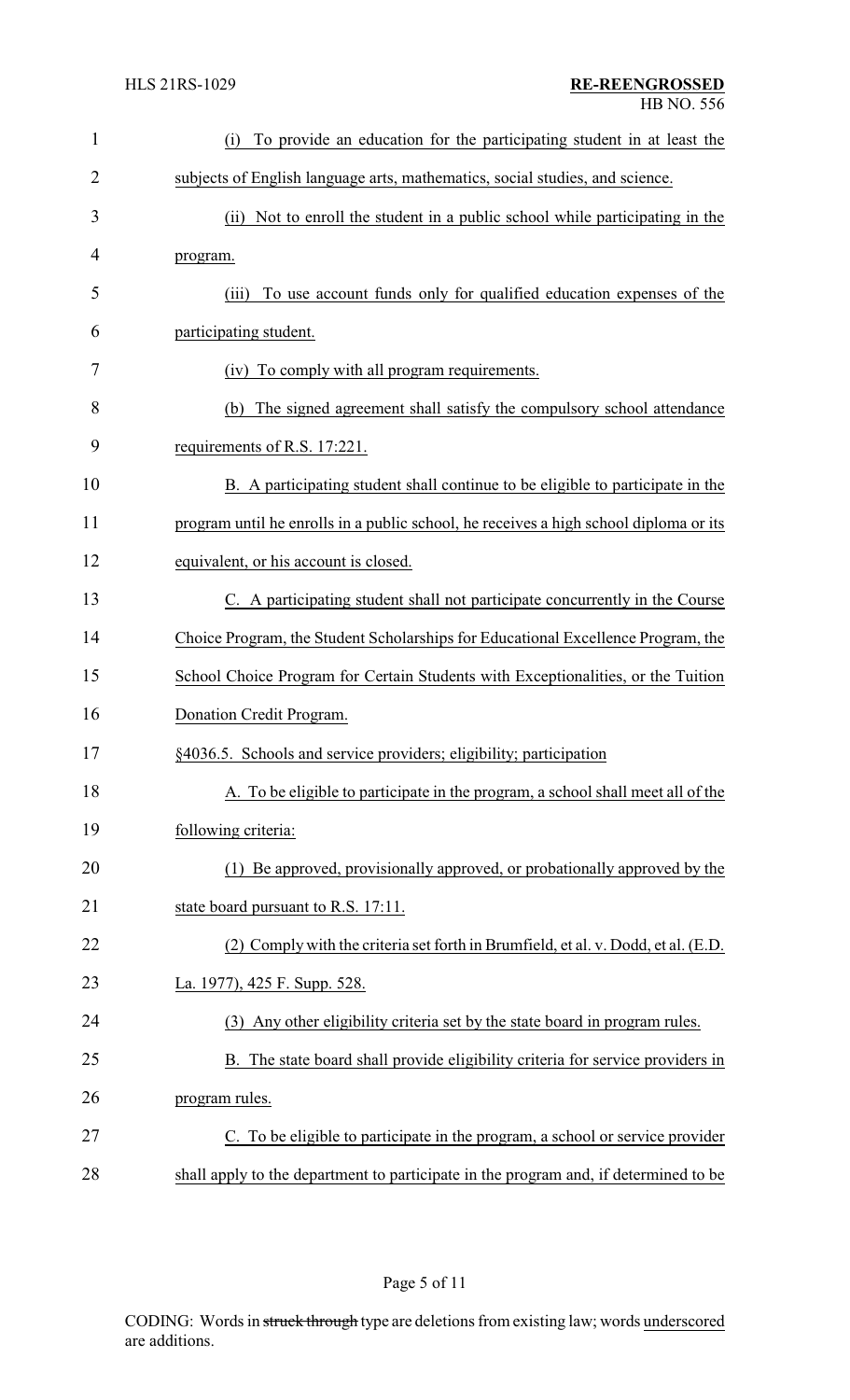| $\mathbf{1}$   | eligible, accept account funds for providing services covered as qualified education     |
|----------------|------------------------------------------------------------------------------------------|
| $\overline{2}$ | expenses.                                                                                |
| 3              | §4036.6. Student with exceptionalities                                                   |
| 4              | A. If a participating student enrolled in a participating school would have              |
| 5              | been entitled to receive special education services in the resident school system, his   |
| 6              | parent shall acknowledge in writing as part of the program enrollment process that       |
| 7              | the parent agrees to accept only such services as are available to all students enrolled |
| 8              | in the participating school.                                                             |
| 9              | B. A parent may make a parental placement to receive special education and               |
| 10             | related services from a participating school that has demonstrated the capacity to       |
| 11             | offer such services.                                                                     |
| 12             | $C(1)$ A participating school shall not discriminate against a child with                |
| 13             | special educational needs during the program admissions process. However, a              |
| 14             | participating school is required to offer only those services that it already provides   |
| 15             | or such services as necessary to assist students with special needs that it can provide  |
| 16             | with minor adjustments. A participating school may partner with the local school         |
| 17             | system to provide special education services.                                            |
| 18             | Information regarding the services a participating school is able to and<br>(2)          |
| 19             | shall provide, the services the local school system is able to and shall provide, and    |
| 20             | the services the local school system currently provides to children with special needs   |
| 21             | who are enrolled in a participating school shall be made available by the department     |
| 22             | to parents prior to the enrollment process.                                              |
| 23             | D. To be determined to have demonstrated capacity to offer special                       |
| 24             | education services pursuant to Subsection B of this Section, a participating school      |
| 25             | shall meet all of the following criteria:                                                |
| 26             | It has existed and provided educational services to students with<br>(1)                 |
| 27             | exceptionalities as defined in R.S. 17:1942, excluding students deemed to be gifted      |
| 28             | or talented, for at least two years prior to participation in the program and such       |
| 29             | provision of services shall be pursuant to an established program in place at the        |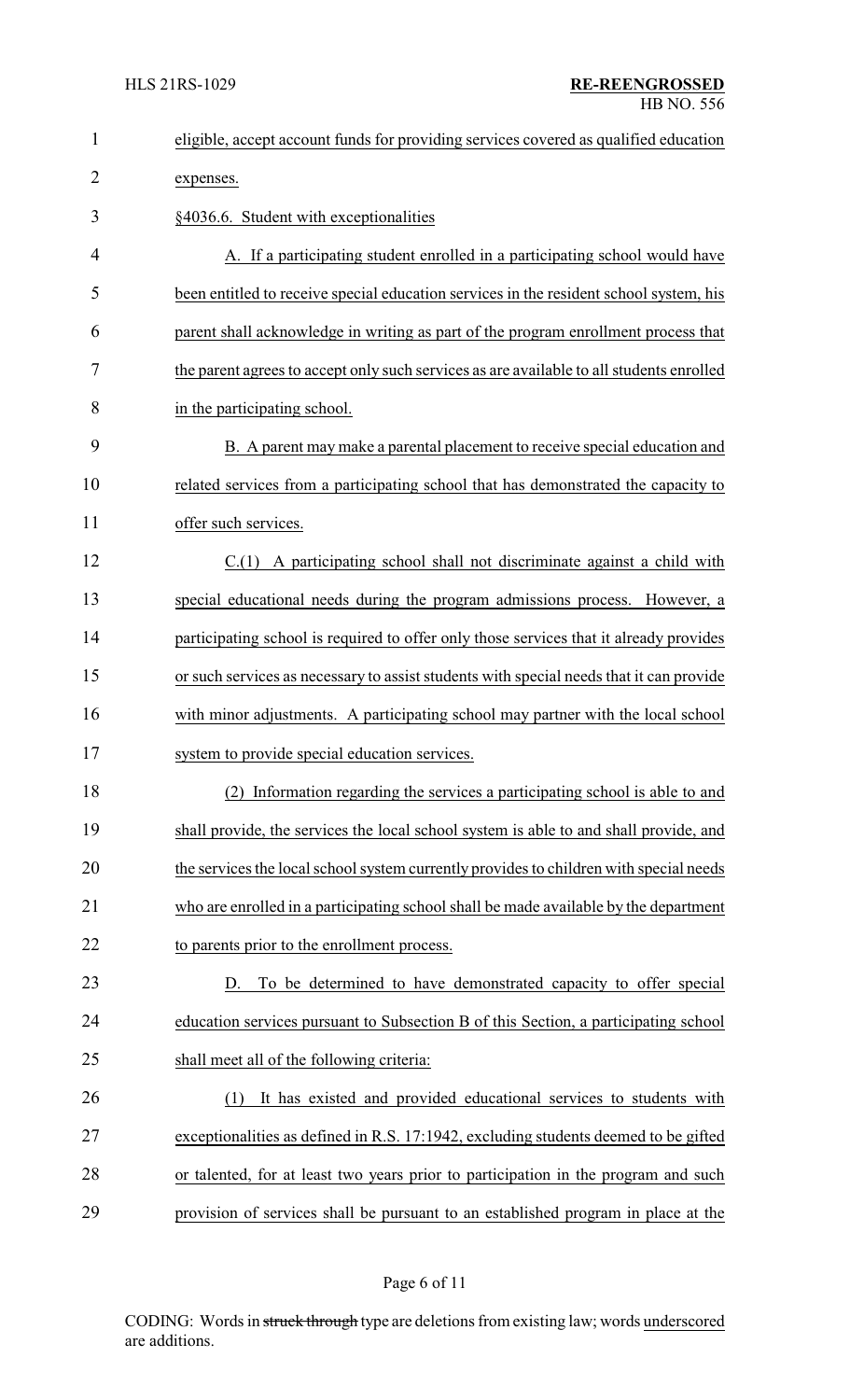| $\mathbf{1}$   | school that includes instruction by teachers holding appropriate certification in    |
|----------------|--------------------------------------------------------------------------------------|
| $\overline{2}$ | special education or other appropriate education or training as defined by the       |
| 3              | department and that is in accordance with a student's Individual Education Plan.     |
| 4              | (2) In accordance with time lines as determined by the department, it informs        |
| 5              | the department of the types of student exceptionalities as defined in R.S. 17:1942   |
| 6              | that the school is able to serve.                                                    |
| 7              | §4036.7. Testing                                                                     |
| 8              | A. A participating school shall ensure that participating students are               |
| 9              | administered all examinations required pursuant to the school and district           |
| 10             | accountability system at the prescribed grade levels and that the results of such    |
| 11             | examinations are provided to parents.                                                |
| 12             | B. The department shall develop a process for the annual administration of           |
| 13             | a nationally norm-referenced test or a statewide assessment and the collection of    |
| 14             | results for participating students not enrolled full time in a participating school. |
| 15             | §4036.8. Reports                                                                     |
| 16             | Not later than April thirtieth of each year, the department shall submit a           |
| 17             | written report to the House Committee on Education, the Senate Committee on          |
| 18             | Education, and the Joint Legislative Committee on the Budget regarding the           |
| 19             | implementation of the program. The report, at a minimum, shall include the           |
| 20             | following information:                                                               |
| 21             | The total number of students participating in the program.                           |
| 22             | (2) A list of all participating schools and service providers.                       |
| 23             | The total student enrollment of each participating school, the number of<br>(3)      |
| 24             | participating students enrolled in each school, and the percentage of the total      |
| 25             | enrollment of each school represented by program participants.                       |
| 26             | (4) Aggregate test result data for participating students.                           |
| 27             | The percentage of funds used for each type of qualified education<br>(5)             |
|                |                                                                                      |

28 expense.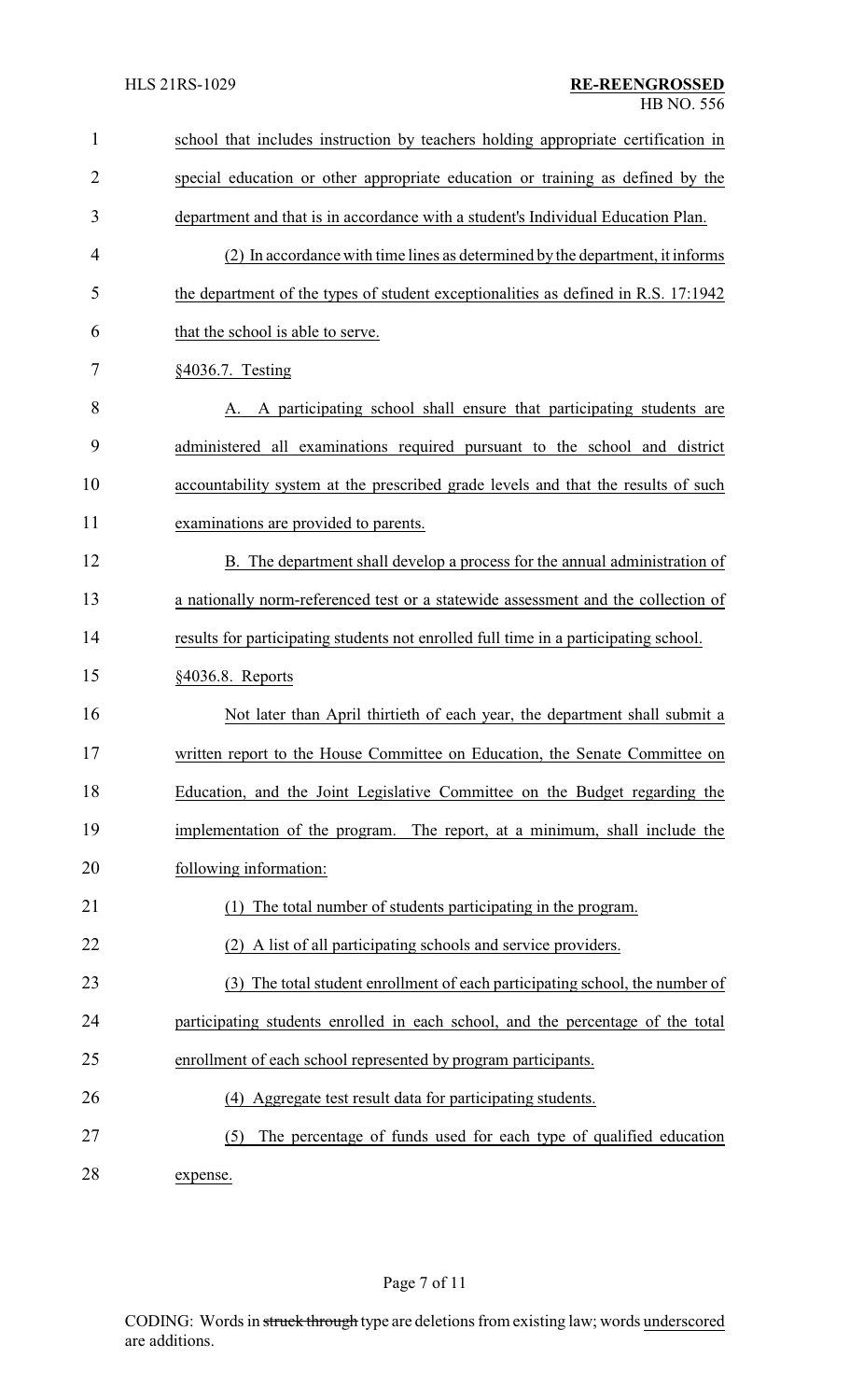|                | (6) An analysis of the program's fiscal impact on the state and on local public               |
|----------------|-----------------------------------------------------------------------------------------------|
| 2              | school systems.                                                                               |
| 3              | Section 2. This Act shall become effective upon signature by the governor or, if not          |
| $\overline{4}$ | signed by the governor, upon expiration of the time for bills to become law without signature |
| 5              | by the governor, as provided by Article III, Section 18 of the Constitution of Louisiana. If  |
| 6              | vetoed by the governor and subsequently approved by the legislature, this Act shall become    |
|                | effective on the day following such approval.                                                 |

## DIGEST

The digest printed below was prepared by House Legislative Services. It constitutes no part of the legislative instrument. The keyword, one-liner, abstract, and digest do not constitute part of the law or proof or indicia of legislative intent. [R.S. 1:13(B) and 24:177(E)]

| HB 556 Re-Reengrossed |                      | DeVillier |
|-----------------------|----------------------|-----------|
|                       | 2021 Regular Session |           |

**Abstract:** Creates and provides for the administration of a program for the purpose of providing state funding for qualified education expenses for students in grades kindergarten through 12 who are not enrolled in a public school.

#### **Education Savings Account (ESA) Program; creation and administration**

Proposed law creates the Education Savings Account (ESA) Program and provides for program administration by the state Dept. of Education (DOE) in accordance with State Board of Elementary and Secondary Education (BESE) rules which shall, at minimum, provide for:

- (1) Determination of eligibility of students, participating schools, and service providers.
- (2) Audits of the program and accounts.
- (3) DOE's authority to:
	- (a) Deem any participating student ineligible for the program in the event of the misuse of account funds and to refer cases of misuse of account funds to the attorney general for investigation.
	- (b) Contract with a nonprofit organization for the administration of the program or parts of the program.

#### **Funds**

Proposed law requires DOE to:

(1) Allocate to each account annually, from funds appropriated or otherwise available for the program, an amount equal to the state's per-pupil allocation as provided in the minimum foundation program (MFP) formula, considering all student characteristics.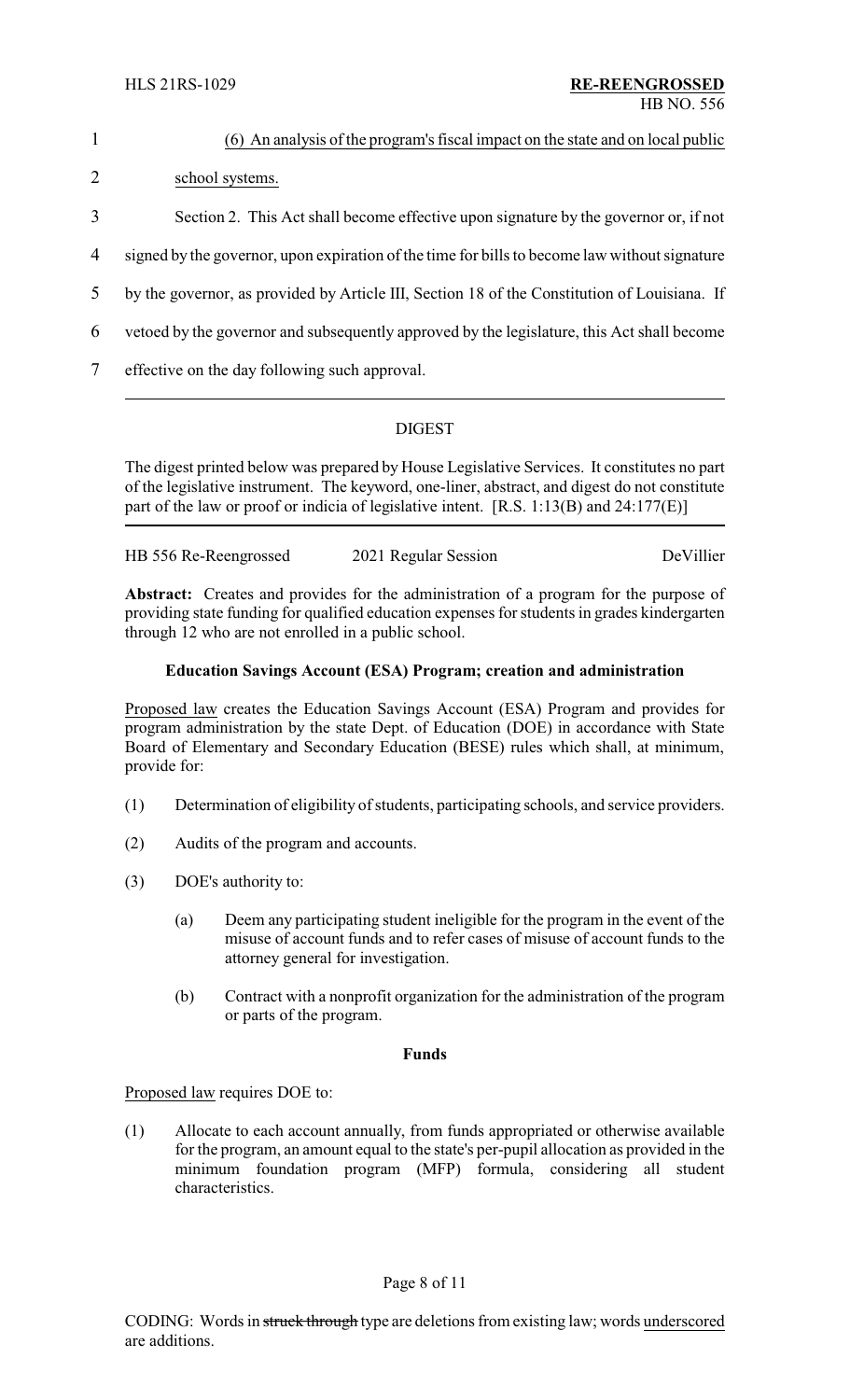(2) Develop a system for parents to direct account funds to participating schools and service providers by electronic funds transfer, automated clearing house transfer, the use of a debit card, or another system.

Proposed law further provides as follows:

- (1) Limits authorized use of funds to qualified education expenses.
- (2) Unused funds in an account, up to an amount not greater than 50% of the total funds deposited into the account for the current school year, shall remain in the account for the following school year.
- (3) The account shall be closed and the funds in the account shall be returned to the state general fund if a student is no longer eligible, if an account has been inactive for two consecutive years, or if a parent fails to comply with program requirements.
- (4) Account funds shall not constitute taxable income and shall not be claimed as a credit, deduction, exemption, or rebate.

#### **Eligibility; students**

Proposed law provides that a student shall be initially eligible for an account if he is eligible to enroll in kindergarten or was enrolled in a La. public school during the previous school year and meets all of the following criteria:

- (1) He meets at least one of these criteria:
	- (a) He has a parent or legal guardian who is an active duty military service member.
	- (b) His parent or legal guardian submitted an enrollment request for a transfer pursuant to present law (R.S. 17:4035.1) during the most recent transfer request period and the request was denied.
	- (c) Pursuant to foster care placement through the Dept. of Children and Family Services, he is residing with a prospective permanent placement or has achieved permanency through adoption or permanent guardianship.
- (2) The student's parent submits an application for an ESA in accordance with program timelines.
- (3) The student's parent signs an agreement promising all of the following:
	- (a) To provide an education for the participating student in at least the subjects of English language arts, math, social studies, and science.
	- (b) Not to enroll the student in a public school while participating in the program.
	- (c) To use account funds only for qualified education expenses of the participating student.
	- (d) To comply with all program requirements.

Proposed law further provides that a participating student:

(1) Is eligible until he enrolls in a public school, he receives a high school diploma or its equivalent, or his account is closed.

#### Page 9 of 11

CODING: Words in struck through type are deletions from existing law; words underscored are additions.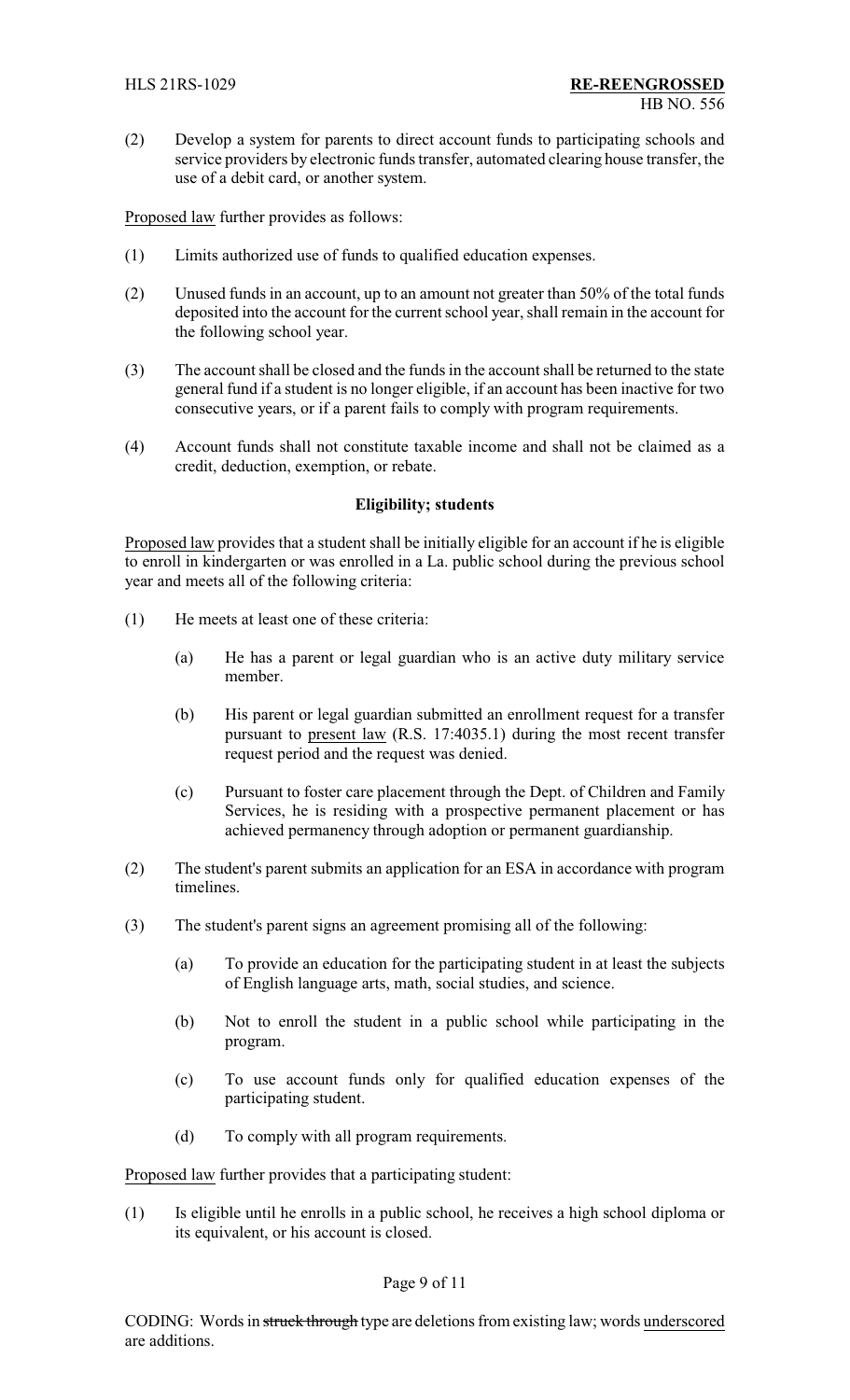(2) Is prohibited from participating concurrently in the ESA program and the Course Choice Program, the Student Scholarships for Educational Excellence Program, the School Choice Program for Certain Students with Exceptionalities, or the Tuition Donation Credit Program.

### **Students with exceptionalities**

Proposed law requires, if a student would have been entitled to special education services in his resident school system, his parent to acknowledge in writing that he agrees to accept only such services as are available to all students enrolled in the participating school. Requires participating schools to meet certain criteria to be eligible to offer such services.

## **Eligibility; schools and service providers**

Proposed law provides to be eligible to participate in the program, a school shall meet all of the following criteria:

- (1) Be approved, provisionally approved, or probationally approved by BESE.
- (2) Comply with criteria set forth in federal nondiscrimination requirements.
- (3) Any other criteria set by BESE.

Proposed law requires BESE to set eligibility criteria for service providers and provides that to be eligible to participate in the program, both schools and service providers shall apply to DOE and, if determined to be eligible, accept ESA funds for providing services covered as qualified education expenses.

#### **Testing**

Proposed law requires:

- (1) Participating schools to ensure that participating students are administered all examinations required pursuant to present law at the prescribed grade levels and that the results of such examinations are provided to parents.
- (2) DOE to develop a process for the annual administration of a nationally norm-referenced test or a statewide assessment and the collection of results for participating students not enrolled full time in a participating school.

### **Reporting**

Proposed law requires DOE, by April 30th annually, to submit to the House and Senate education committees and the Jt. Legislative Committee on the Budget regarding program implementation.

Effective upon signature of governor or lapse of time for gubernatorial action.

(Adds R.S. 17:4036.1 - 4036.8)

#### Summary of Amendments Adopted by House

- The Committee Amendments Proposed by House Committee on Education to the original bill:
- 1. Prohibit account funds from being claimed as a credit, deduction, exemption, or rebate.

#### Page 10 of 11

CODING: Words in struck through type are deletions from existing law; words underscored are additions.